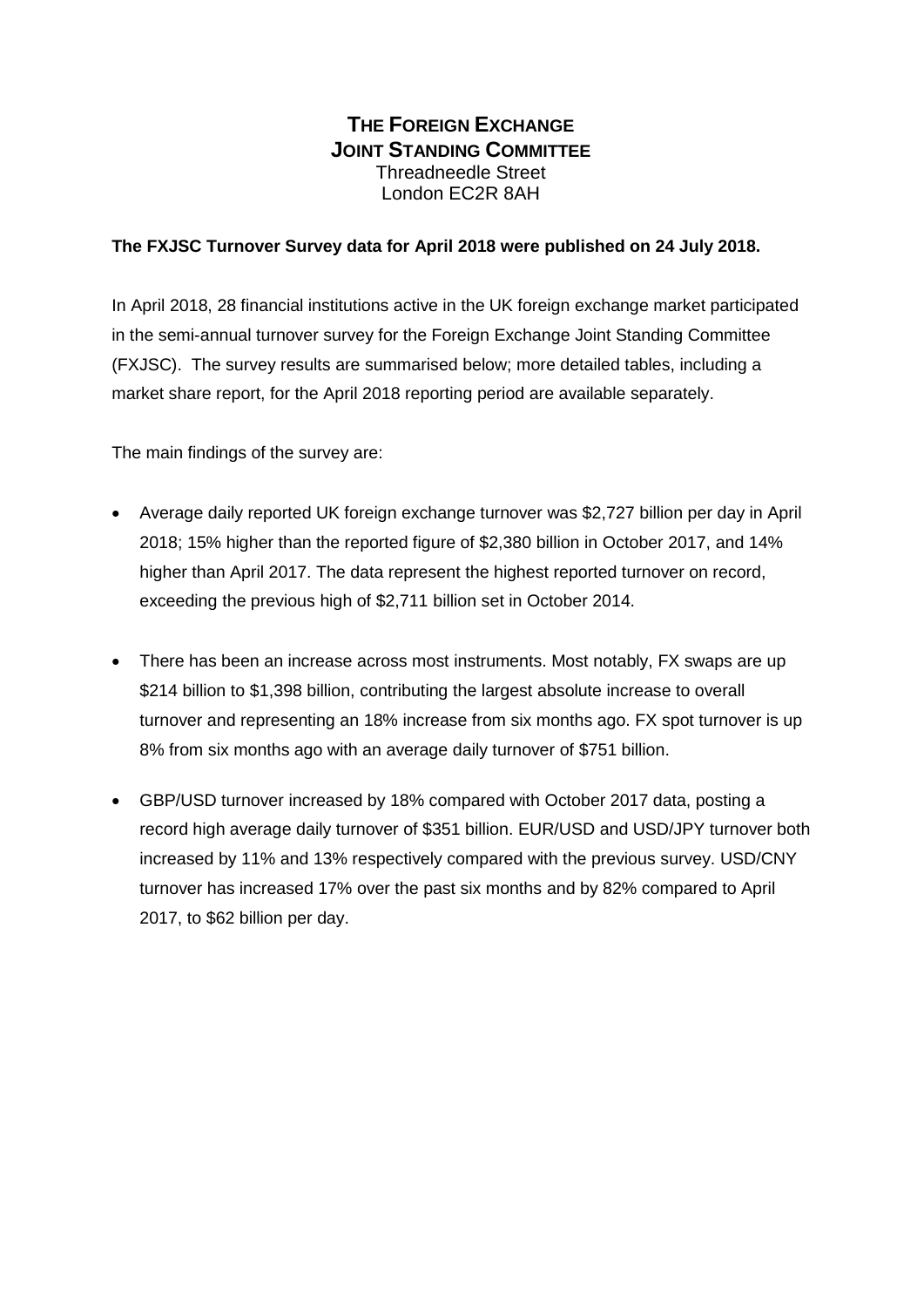Tables 1 to 4 below provide various summaries of the average daily data for April 2018, with comparisons to October 2017. A more detailed set of results tables for April 2018 can be found at:

[https://www.bankofengland.co.uk/-/media/boe/files/markets/foreign-exchange-joint-standing](https://www.bankofengland.co.uk/-/media/boe/files/markets/foreign-exchange-joint-standing-committee/semi-annual-fx-turnover-survey-results/data-tables-april-2018.xlsx)[committee/semi-annual-fx-turnover-survey-results/data-tables-april-2018.xlsx](https://www.bankofengland.co.uk/-/media/boe/files/markets/foreign-exchange-joint-standing-committee/semi-annual-fx-turnover-survey-results/data-tables-april-2018.xlsx)

A market share table showing market share information by currency pair, product and counterparty type, can be found at

[https://www.bankofengland.co.uk/-/media/boe/files/markets/foreign-exchange-joint-standing](https://www.bankofengland.co.uk/-/media/boe/files/markets/foreign-exchange-joint-standing-committee/semi-annual-fx-turnover-survey-results/market-share-table-april-2018.xlsx)[committee/semi-annual-fx-turnover-survey-results/market-share-table-april-2018.xlsx](https://www.bankofengland.co.uk/-/media/boe/files/markets/foreign-exchange-joint-standing-committee/semi-annual-fx-turnover-survey-results/market-share-table-april-2018.xlsx)

Similar semi-annual surveys were also conducted in April 2018 by the New York Foreign Exchange Committee, the Singapore Foreign Exchange Market Committee, the Tokyo Foreign Exchange Market Committee, the Canadian Foreign Exchange Committee, and the Australian Foreign Exchange Committee.

The results of these surveys can be found at: [http://www.newyorkfed.org/fxc/volumesurvey/,](http://www.newyorkfed.org/fxc/volumesurvey/) [http://www.sfemc.org/statistics.asp,](http://www.sfemc.org/statistics.asp) [http://www.fxcomtky.com/index\\_e.html,](http://www.fxcomtky.com/index_e.html) [http://www.cfec.ca/fx\\_volume.html,](http://www.cfec.ca/fx_volume.html)<http://www.rba.gov.au/afxc/statistics/> respectively.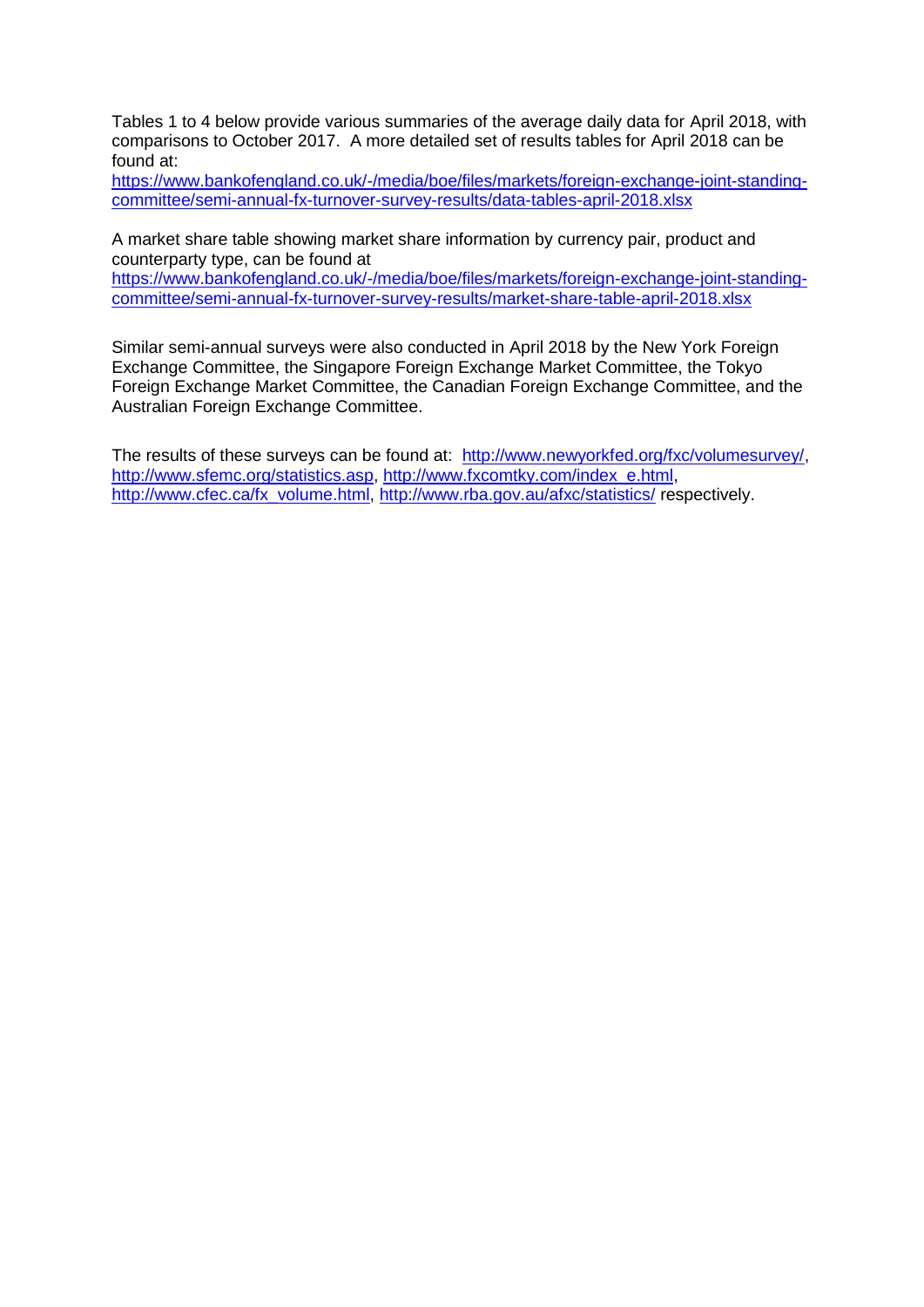#### **Notes for editors**

- 1. The FXJSC is a market liaison group, established in 1973 by the banks and brokers of the London FX market, as a forum to discuss broad market issues. The Bank of England chairs the Committee, which comprises senior practitioners from institutions active in the UK wholesale foreign exchange market, from the broking community, from infrastructure providers and representatives from industry associations and the relevant UK public authorities.
- 2. Whilst the data presented here is of a similar nature to that collected by the BIS triennial survey, it is more frequent and there is one main difference in the reporting methodology: the basis of reporting for the FXJSC survey is the location of the pricesetting dealer, whereas the basis of reporting in the BIS triennial survey is the location of the sales desk.
- 3. Figures from the April 2016 FXJSC survey when compared to the April 2016 BIS triennial survey indicate that despite differences in definition and institutional coverage, the two surveys are broadly comparable.<sup>1</sup>
- 4. Global and UK results for the April 2016 BIS triennial survey can be found at: <https://www.bankofengland.co.uk/Statistics/bis-survey/2016>
- 5. The results of this survey are also available on the website of the FXJSC: [https://www.bankofengland.co.uk/markets/london-foreign-exchange-joint-standing](https://www.bankofengland.co.uk/markets/london-foreign-exchange-joint-standing-committee)[committee](https://www.bankofengland.co.uk/markets/london-foreign-exchange-joint-standing-committee)

| <b>ANZ</b>                     | JP Morgan Chase                    |
|--------------------------------|------------------------------------|
| Bank of America Merrill Lynch  | <b>Lloyds Banking Group</b>        |
| Bank of New York Mellon        | Morgan Stanley                     |
| Bank of Tokyo-Mitsubishi UFJ   | National Australia Bank            |
| <b>Barclays</b>                | Nomura                             |
| <b>BNP Paribas</b>             | Rabobank                           |
| Crédit Agricole CIB            | Royal Bank of Canada               |
| Citigroup                      | Royal Bank of Scotland             |
| Commonwealth Bank of Australia | Société Générale                   |
| <b>Credit Suisse</b>           | <b>Standard Chartered</b>          |
| Deutsche Bank                  | <b>State Street</b>                |
| <b>Goldman Sachs</b>           | <b>Toronto Dominion</b>            |
| <b>HSBC</b>                    | <b>UBS</b>                         |
| <b>ING Bank</b>                | <b>Westpac Banking Corporation</b> |

#### **Participating financial institutions**

1

<sup>1</sup> See Hutton, A and Kent, E (2016), 'The foreign exchange and over-the-counter interest rate derivatives market in the United Kingdom', *Bank of England Quarterly Bulletin*, 2016 Q4, page 224.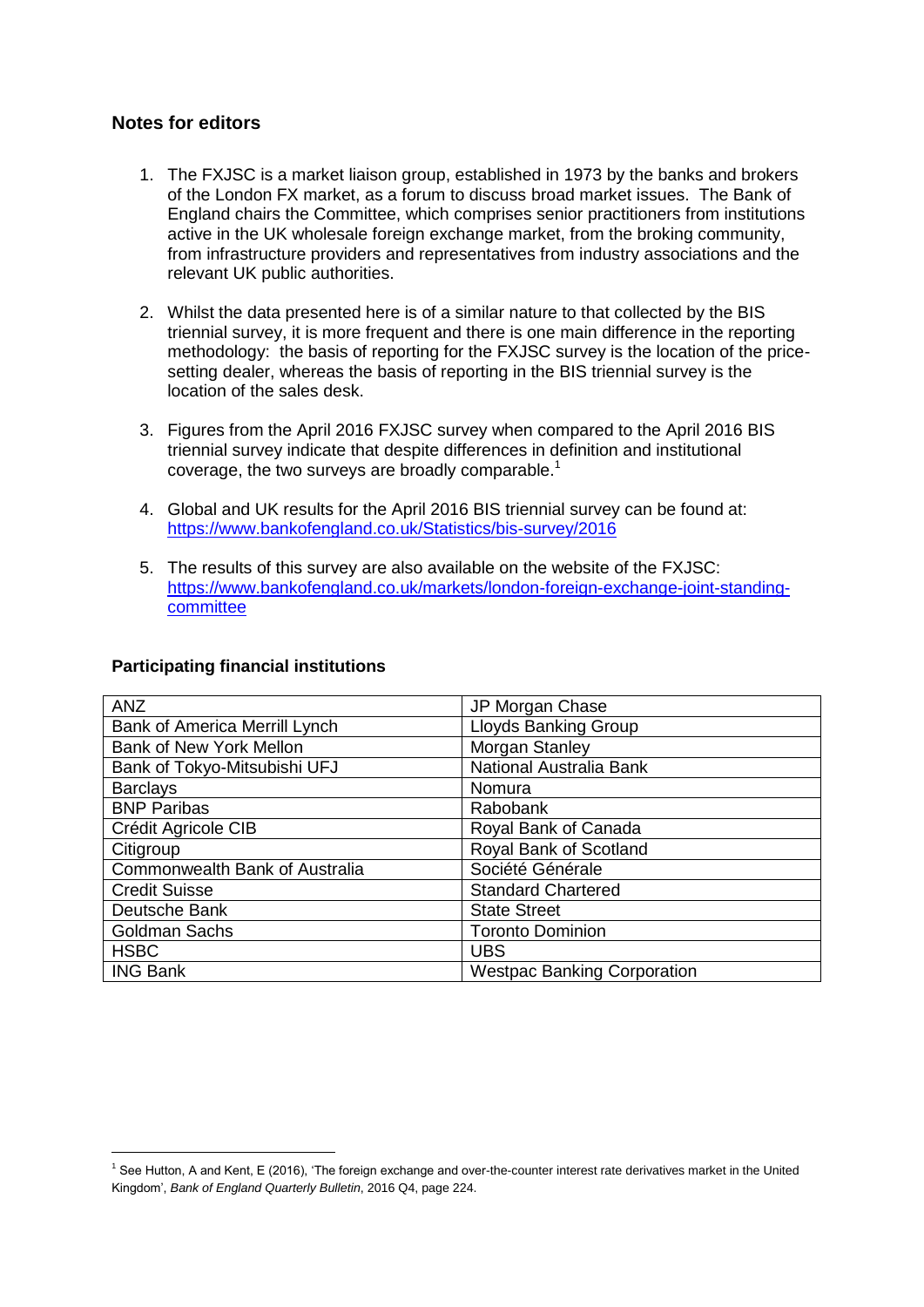# **Reported UK foreign exchange market turnover by instrument<sup>1</sup>**

| <b>Instrument</b>               | October 2017 | <b>April 2018</b> |  |
|---------------------------------|--------------|-------------------|--|
| Spot transactions               | 694          | 751               |  |
| Outright forwards               | 240          | 296               |  |
| Non-deliverable forwards        | 90           | 111               |  |
| Foreign exchange swaps          | 1183         | 1398              |  |
| <b>Currency swaps</b>           | 37           | 38                |  |
| Foreign exchange options        | 135          | 134               |  |
| Total foreign exchange turnover | 2380         | 2727              |  |

### Daily averages in billions of US dollars

 $1$  Adjusted for double counting of deals between survey contributors.

Totals may not sum due to rounding.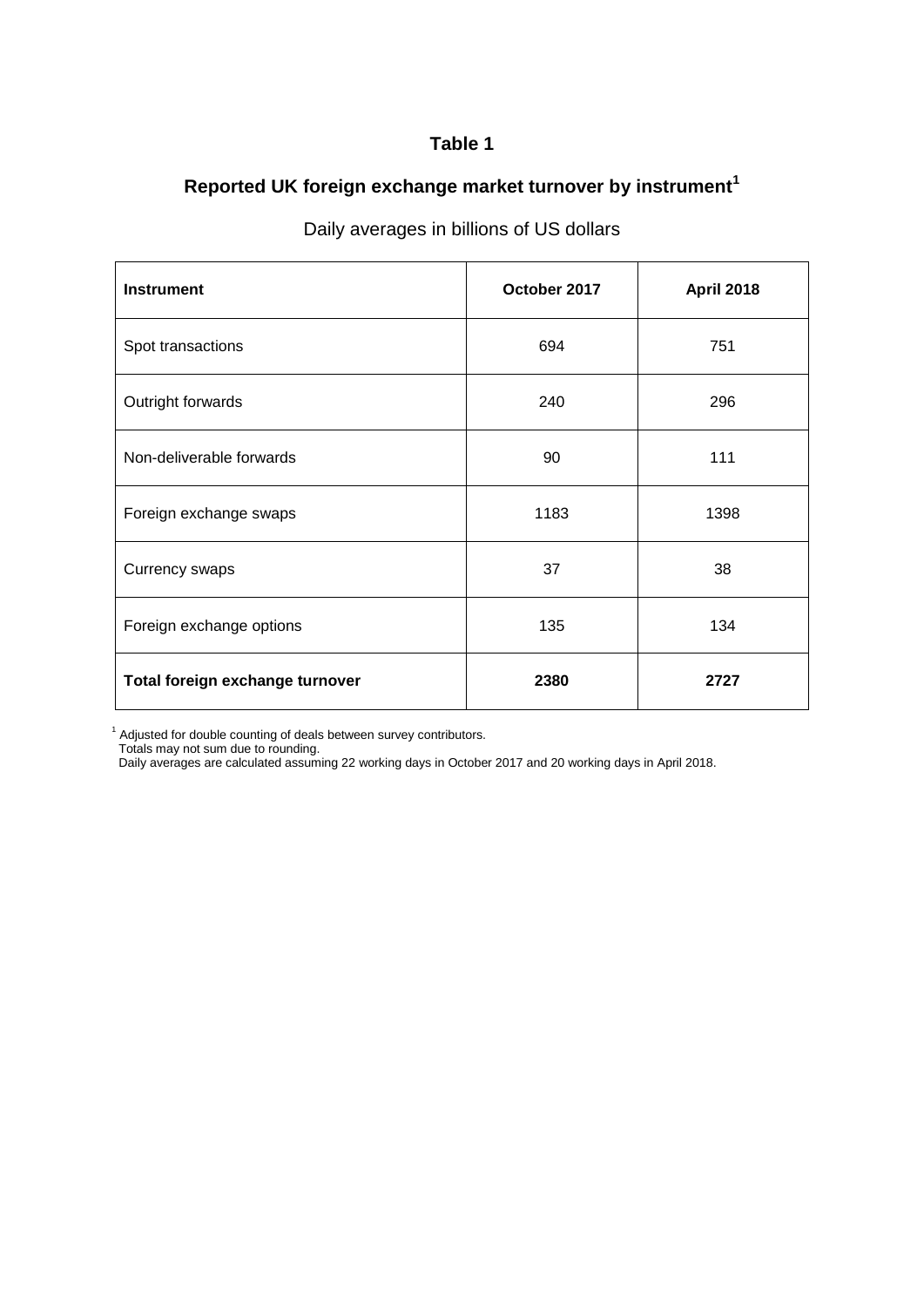### **Reported UK foreign exchange market turnover by instrument and counterparty<sup>1</sup>**

| Instrument/counterparty           | October 2017 | <b>April 2018</b> |
|-----------------------------------|--------------|-------------------|
| <b>Spot transactions</b>          | 694          | 751               |
| with reporting dealers            | 249          | 264               |
| of which resident                 | 104          | 109               |
| of which non-resident             | 145          | 154               |
| with other banks                  | 157          | 163               |
| of which resident                 | 30           | 35                |
| of which non-resident             | 127          | 128               |
| with other financial institutions | 268          | 296               |
| of which resident                 | 48           | 51                |
| of which non-resident             | 220          | 245               |
| with non financial institutions   | 21           | 28                |
| of which resident                 | 8            | 8                 |
| of which non-resident             | 13           | 20                |
| <b>Outright forwards</b>          | 240          | 296               |
| with reporting dealers            | 76           | 92                |
| of which resident                 | 31           | 36                |
| of which non-resident             | 45           | 56                |
| with other banks                  | 20           | 26                |
| of which resident                 | 6            | 8                 |
| of which non-resident             | 14           | 18                |
| with other financial institutions | 127          | 160               |
| of which resident                 | 33           | 37                |
| of which non-resident             | 94           | 124               |
| with non financial institutions   | 17           | 17                |
| of which resident                 | 5            | 5                 |
| of which non-resident             | 12           | 13                |

Daily averages in billions of US dollars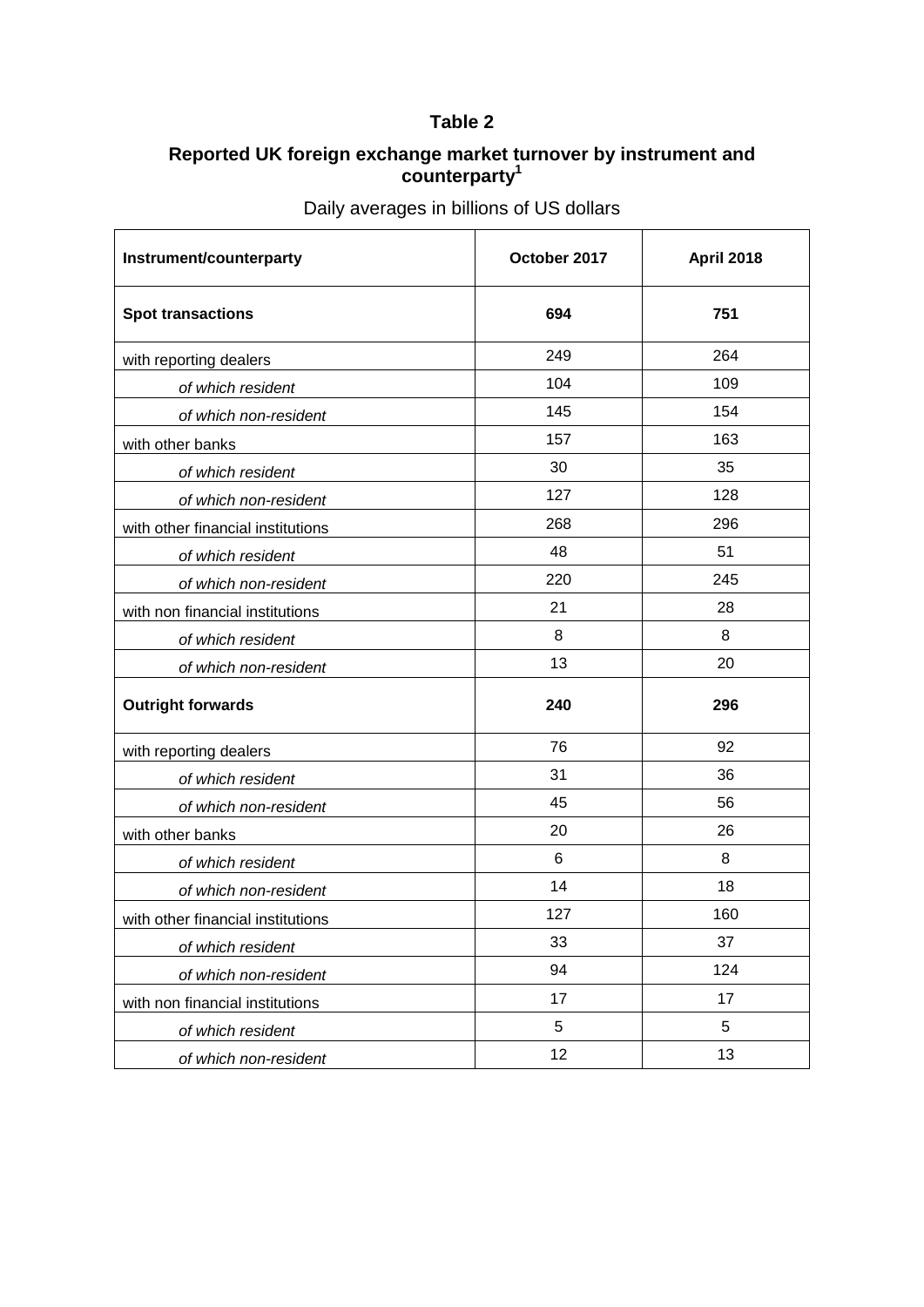| Non-deliverable forwards          | 90                      | 111            |  |
|-----------------------------------|-------------------------|----------------|--|
| with reporting dealers            | 44                      | 48             |  |
| of which resident                 | 21                      | 22             |  |
| of which non-resident             | 24                      | 26             |  |
| with other banks                  | 13                      | 19             |  |
| of which resident                 | 3                       | $\overline{7}$ |  |
| of which non-resident             | 10                      | 12             |  |
| with other financial institutions | 28                      | 37             |  |
| of which resident                 | 9                       | 13             |  |
| of which non-resident             | 19                      | 23             |  |
| with non financial institutions   | 5                       | $\overline{7}$ |  |
| of which resident                 | 4                       | 5              |  |
| of which non-resident             | $\overline{2}$          | $\overline{2}$ |  |
| Foreign exchange swaps            | 1183                    | 1398           |  |
| with reporting dealers            | 509                     | 594            |  |
| of which resident                 | 176                     | 219            |  |
| of which non-resident             | 334                     | 376            |  |
| with other banks                  | 416                     | 472            |  |
| of which resident                 | 93                      | 95             |  |
| of which non-resident             | 324                     | 376            |  |
| with other financial institutions | 208                     | 274            |  |
| of which resident                 | 42                      | 55             |  |
| of which non-resident             | 166                     | 219            |  |
| with non financial institutions   | 50                      | 58             |  |
| of which resident                 | 10                      | 11             |  |
| of which non-resident             | 40                      | 47             |  |
| <b>Currency swaps</b>             | 37                      | 38             |  |
| with reporting dealers            | 19                      | 15             |  |
| of which resident                 | 6                       | 5              |  |
| of which non-resident             | 13                      | 10             |  |
| with other banks                  | 10                      | 9              |  |
| of which resident                 | $\overline{7}$          | 5              |  |
| of which non-resident             | $\overline{\mathbf{4}}$ | 4              |  |
| with other financial institutions | 5                       | 12             |  |
| of which resident                 | $\mathbf{1}$            | 1              |  |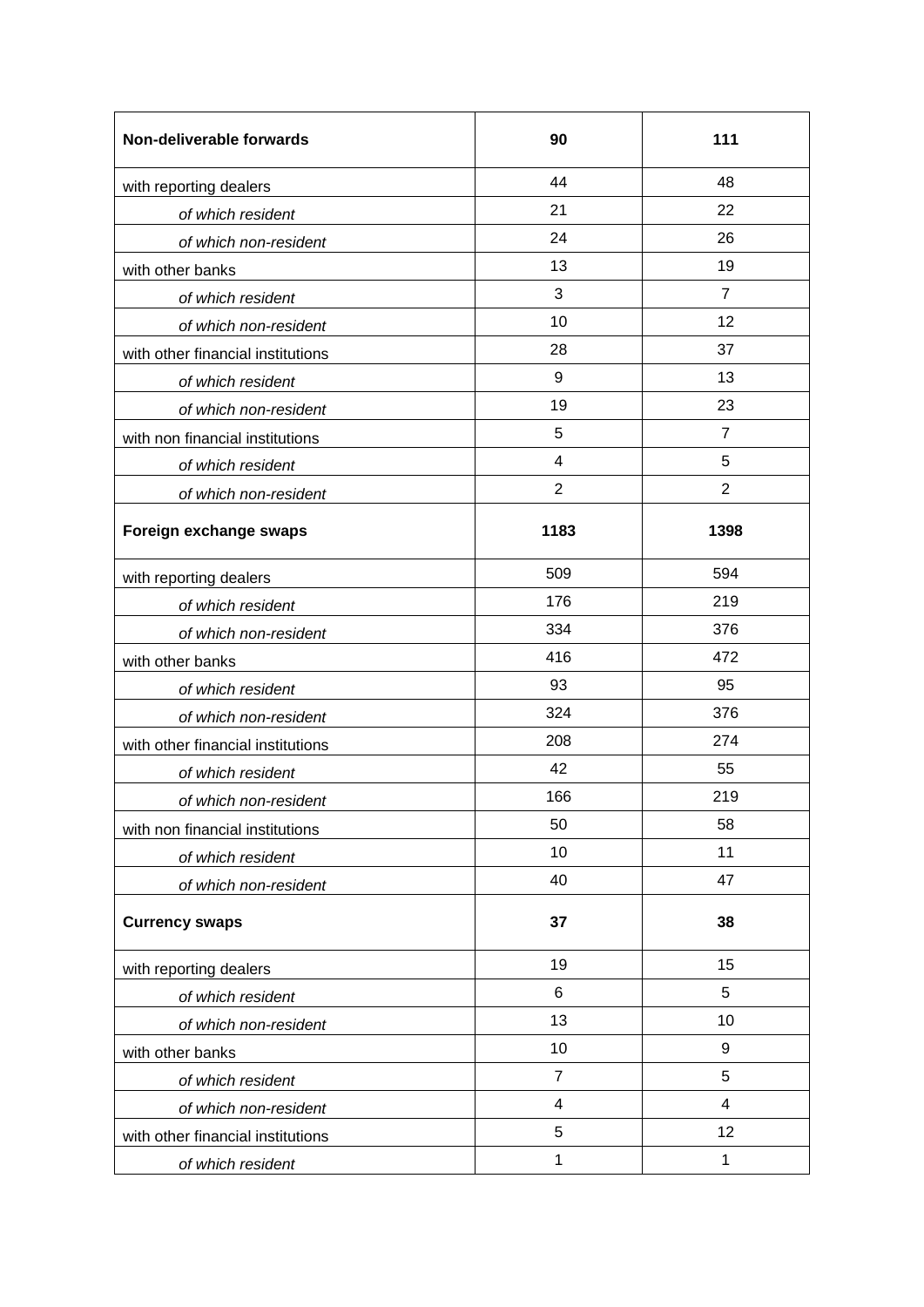| of which non-resident             | 4              | 11             |
|-----------------------------------|----------------|----------------|
| with non financial institutions   | $\overline{2}$ | 3              |
| of which resident                 | 1              | 1              |
| of which non-resident             | $\overline{2}$ | $\overline{2}$ |
| Foreign exchange options          | 135            | 134            |
| with reporting dealers            | 46             | 47             |
| of which resident                 | 22             | 22             |
| of which non-resident             | 24             | 25             |
| with other banks                  | 20             | 23             |
| of which resident                 | 10             | 10             |
| of which non-resident             | 11             | 13             |
| with other financial institutions | 64             | 60             |
| of which resident                 | 14             | 13             |
| of which non-resident             | 50             | 46             |
| with non financial institutions   | 4              | 4              |
| of which resident                 | 1              | 1              |
| of which non-resident             | 3              | 3              |

 $1$  Adjusted for double counting of deals between survey contributors.

Totals may not sum due to rounding.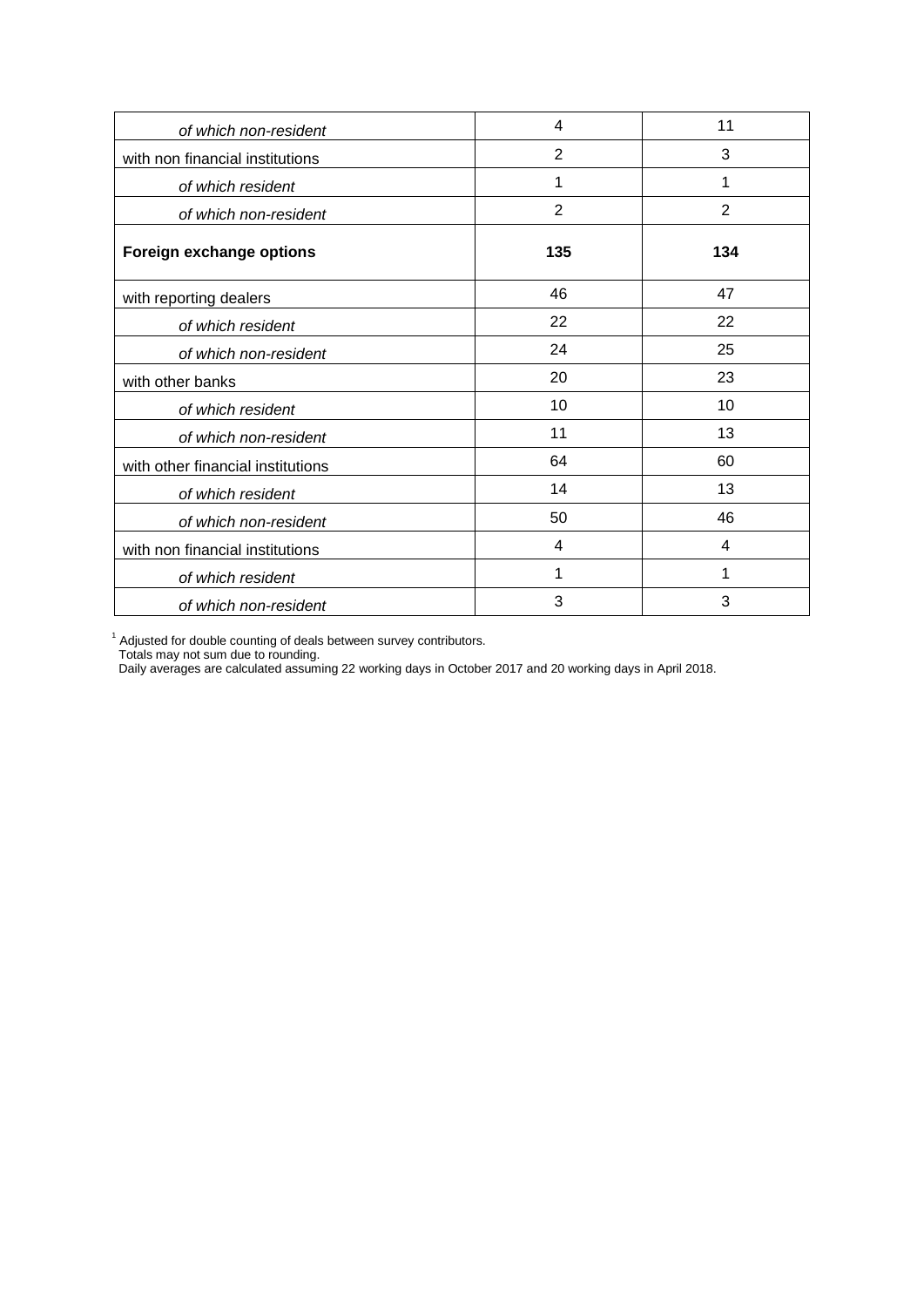# **Currency distribution of reported UK foreign exchange market turnover<sup>1</sup>**

| <b>Currency</b>       | October 2017 | <b>April 2018</b> |
|-----------------------|--------------|-------------------|
| US dollar             | 88.3         | 87.6              |
| Euro                  | 37.7         | 36.8              |
| Pound sterling        | 16.2         | 16.7              |
| Japanese yen          | 15.5         | 16.9              |
| Swiss franc           | 5.7          | 5.5               |
| Canadian dollar       | 3.8          | 4.0               |
| Australian dollar     | 5.4          | 5.7               |
| Swedish krona         | 2.3          | 2.4               |
| Norwegian krone       | 1.9          | 2.1               |
| New Zealand dollar    | 2.2          | 1.8               |
| <b>Brazilian real</b> | 0.9          | 0.9               |
| Chinese yuan          | 2.7          | 2.4               |
| Indian rupee          | 0.9          | 0.9               |
| South Korean won      | 1.0          | 1.3               |
| Mexican peso          | 1.4          | 1.3               |
| Polish zloty          | 0.8          | 0.8               |
| Russian ruble         | 1.1          | 1.3               |
| Singapore dollar      | 1.2          | 1.3               |
| <b>Turkish lira</b>   | 2.5          | 2.4               |
| South African rand    | 1.4          | 1.2               |
| Other currencies      | 7.0          | 6.8               |
| <b>All currencies</b> | 200          | 200               |

## Percentage shares of average daily turnover

 $1$  Adjusted for double counting of deals between survey contributors.

Totals may not sum due to rounding.